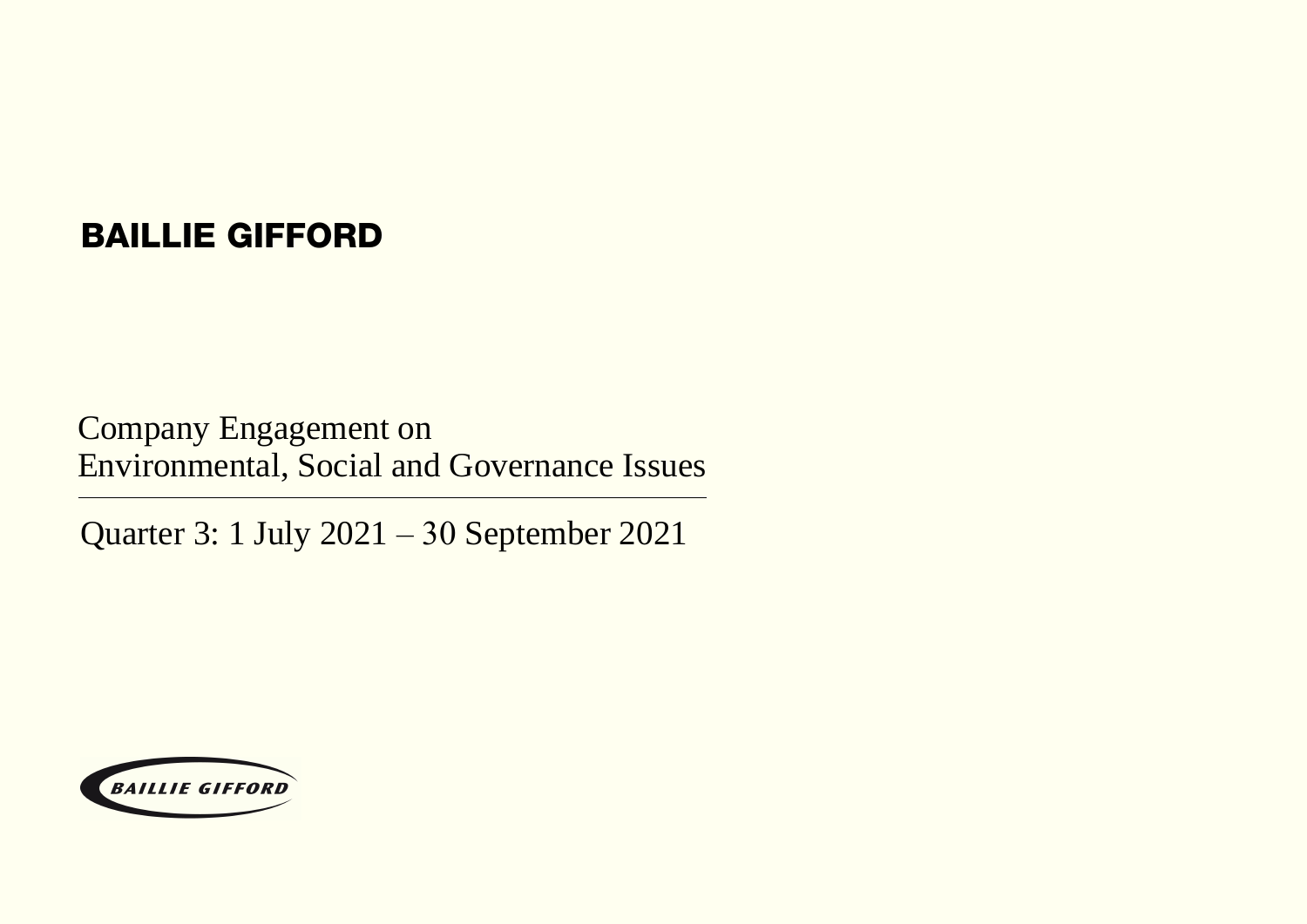| Company                                             | Country               | <b>Engagement Topic(s)</b>    |
|-----------------------------------------------------|-----------------------|-------------------------------|
| Abcam plc                                           | <b>United Kingdom</b> | <b>Corporate Governance</b>   |
| Abiomed, Inc.                                       | <b>United States</b>  | <b>AGM or EGM Proposals</b>   |
| Ain Holdings Inc.                                   | Japan                 | <b>AGM or EGM Proposals</b>   |
| Amazon.com, Inc.                                    | <b>United States</b>  | <b>Corporate Governance</b>   |
|                                                     |                       | Environmental/Social          |
| <b>ANTA Sports Products Limited</b>                 | Cayman Islands        | Environmental/Social          |
| <b>ASOS Plc</b>                                     | <b>United Kingdom</b> | <b>Executive Remuneration</b> |
| Avangrid, Inc.                                      | <b>United States</b>  | <b>AGM or EGM Proposals</b>   |
| Beijing United Information Technology Co., Ltd.     | China                 | Environmental/Social          |
| Beyond Meat, Inc.                                   | <b>United States</b>  | <b>Corporate Governance</b>   |
| <b>Brilliance China Automotive Holdings Limited</b> | Hong Kong             | <b>Corporate Governance</b>   |
| Carvana Co.                                         | <b>United States</b>  | Environmental/Social          |
| Cloudflare, Inc.                                    | <b>United States</b>  | Environmental/Social          |
| <b>CRH plc</b>                                      | Ireland               | Environmental/Social          |
| Diageo plc                                          | <b>United Kingdom</b> | <b>AGM or EGM Proposals</b>   |
| <b>Discovery Limited</b>                            | South Africa          | <b>Corporate Governance</b>   |
| <b>DLF Limited</b>                                  | India                 | <b>AGM or EGM Proposals</b>   |
| Ecolab Inc.                                         | <b>United States</b>  | <b>Corporate Governance</b>   |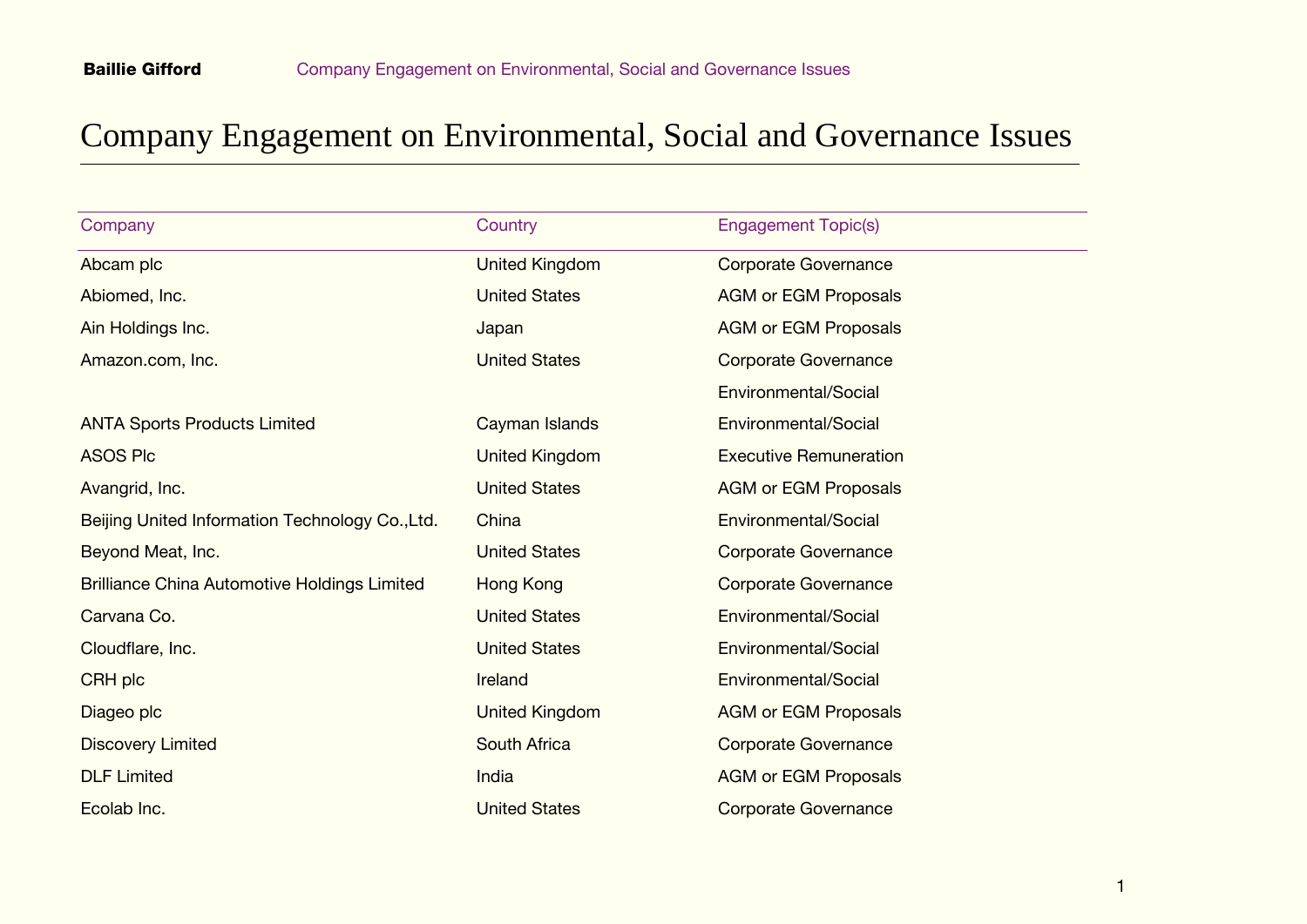| Company                                                   | Country               | <b>Engagement Topic(s)</b>    |
|-----------------------------------------------------------|-----------------------|-------------------------------|
| Enel SpA                                                  | <b>Italy</b>          | Environmental/Social          |
| freee K.K.                                                | Japan                 | <b>AGM or EGM Proposals</b>   |
| Freshpet, Inc.                                            | <b>United States</b>  | <b>AGM or EGM Proposals</b>   |
| <b>Galaxy Entertainment Group Limited</b>                 | <b>Hong Kong</b>      | <b>AGM or EGM Proposals</b>   |
| <b>Glodon Company Limited</b>                             | China                 | <b>AGM or EGM Proposals</b>   |
| <b>Greencoat Renewables PLC</b>                           | <b>United Kingdom</b> | <b>AGM or EGM Proposals</b>   |
| <b>Grenke AG</b>                                          | Germany               | <b>AGM or EGM Proposals</b>   |
|                                                           |                       | <b>Executive Remuneration</b> |
| gumi Inc.                                                 | Japan                 | <b>AGM or EGM Proposals</b>   |
| <b>Happiest Minds Technologies</b>                        | India                 | <b>AGM or EGM Proposals</b>   |
| <b>HDFC Bank Limited</b>                                  | India                 | <b>AGM or EGM Proposals</b>   |
| Helical plc                                               | United Kingdom        | <b>AGM or EGM Proposals</b>   |
| Hermès International Societe en commandite par<br>actions | France                | Environmental/Social          |
| <b>Hipgnosis Songs Fund Limited</b>                       | <b>United Kingdom</b> | <b>AGM or EGM Proposals</b>   |
| Hoa Phat Group Joint Stock Company                        | Vietnam               | <b>AGM or EGM Proposals</b>   |
| HomeServe plc                                             | <b>United Kingdom</b> | <b>AGM or EGM Proposals</b>   |
| <b>IDFC First Bank Limited</b>                            | India                 | <b>AGM or EGM Proposals</b>   |
| <b>Indigo Paints</b>                                      | India                 | <b>AGM or EGM Proposals</b>   |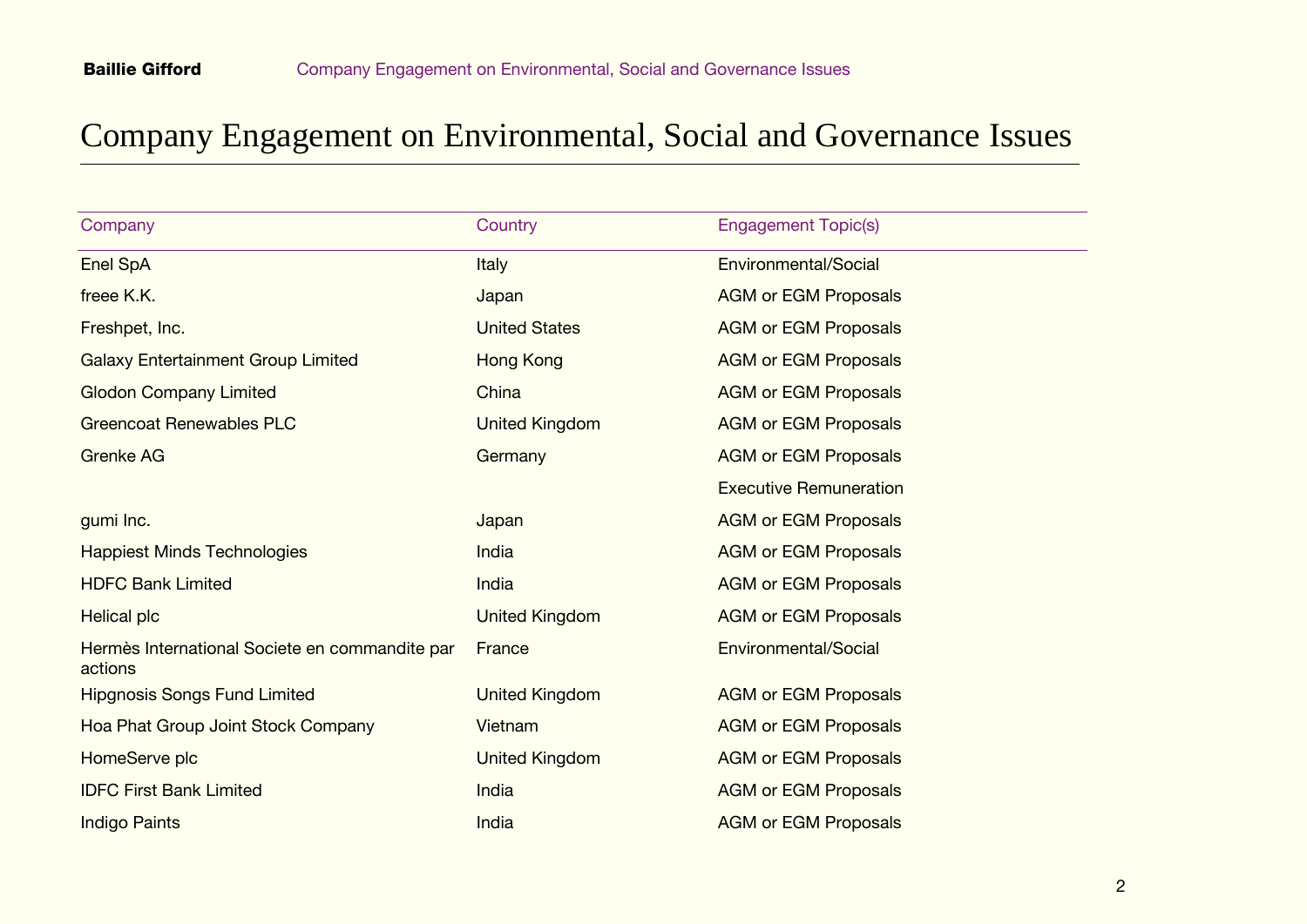| Company                                 | Country               | <b>Engagement Topic(s)</b>  |  |
|-----------------------------------------|-----------------------|-----------------------------|--|
| Integrafin Holdings                     | <b>United Kingdom</b> | <b>Corporate Governance</b> |  |
| Intertek Group plc                      | United Kingdom        | <b>Corporate Governance</b> |  |
| Johnson Electric Holdings Limited       | Hong Kong             | <b>AGM or EGM Proposals</b> |  |
| Judges Scientific plc                   | <b>United Kingdom</b> | <b>Corporate Governance</b> |  |
| <b>Kinnevik AB</b>                      | Sweden                | <b>AGM or EGM Proposals</b> |  |
| Kromek Group plc                        | <b>United Kingdom</b> | <b>AGM or EGM Proposals</b> |  |
| Kweichow Moutai Co., Ltd.               | China                 | <b>Corporate Governance</b> |  |
| LiveRamp Holdings, Inc.                 | <b>United States</b>  | <b>AGM or EGM Proposals</b> |  |
| LONGi Green Energy Technology Co., Ltd. | China                 | Environmental/Social        |  |
| Maruti Suzuki India Limited             | India                 | <b>AGM or EGM Proposals</b> |  |
| Mercari                                 | Japan                 | <b>AGM or EGM Proposals</b> |  |
| Midea Group Co., Ltd.                   | China                 | <b>AGM or EGM Proposals</b> |  |
| Moderna, Inc.                           | <b>United States</b>  | Environmental/Social        |  |
| Naked Wines plc                         | United Kingdom        | <b>AGM or EGM Proposals</b> |  |
| <b>Naspers Limited</b>                  | <b>South Africa</b>   | <b>AGM or EGM Proposals</b> |  |
| NextEra Energy, Inc.                    | <b>United States</b>  | <b>AGM or EGM Proposals</b> |  |
| NIBE Industrier AB (publ)               | Sweden                | Environmental/Social        |  |
| Ocado Group plc                         | <b>United Kingdom</b> | Environmental/Social        |  |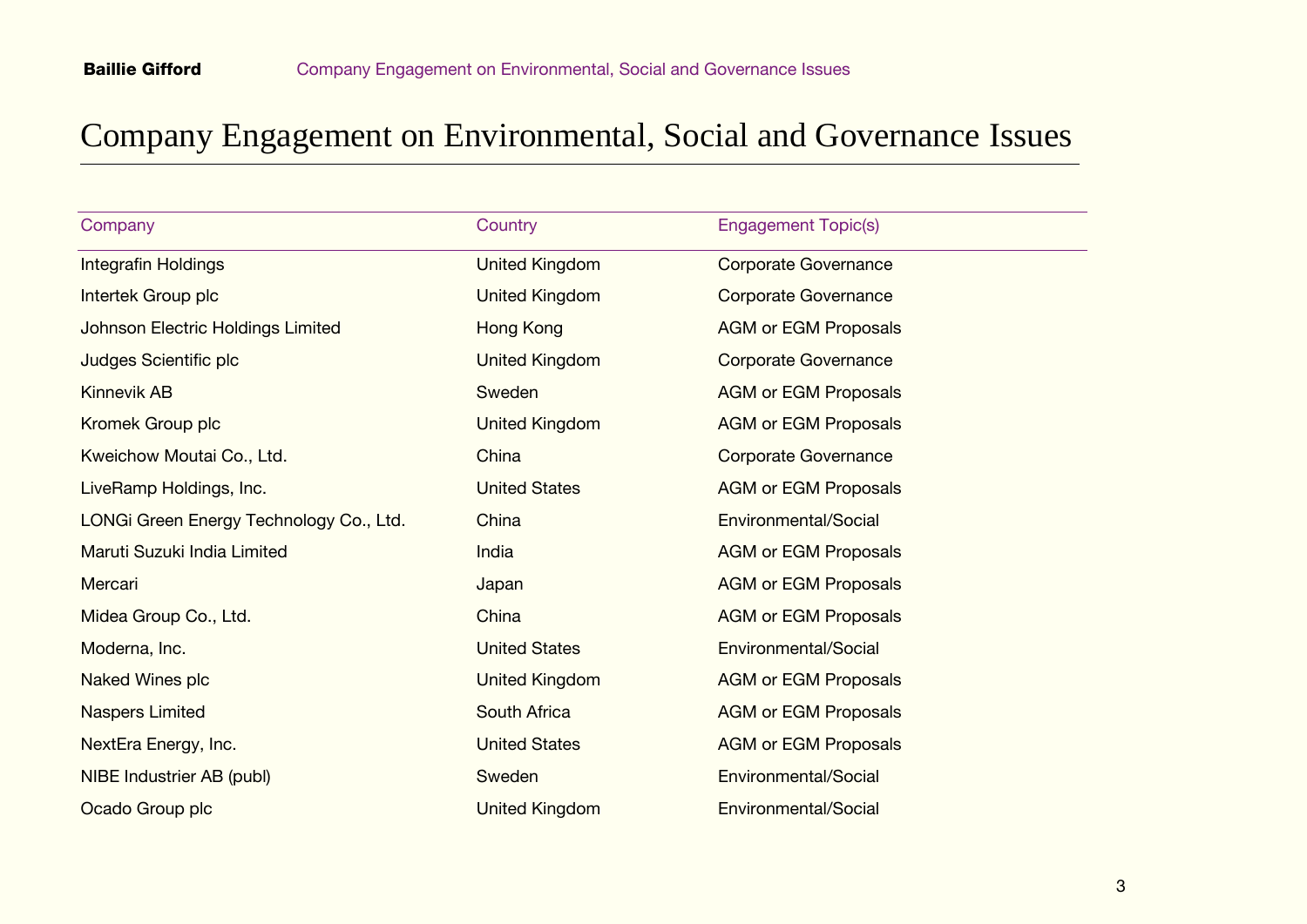| Company                                                                              | Country               | <b>Engagement Topic(s)</b>    |
|--------------------------------------------------------------------------------------|-----------------------|-------------------------------|
| Peloton Interactive, Inc.                                                            | <b>United States</b>  | Environmental/Social          |
| Prestige Estates Projects Limited                                                    | India                 | <b>AGM or EGM Proposals</b>   |
| Prosus N.V.                                                                          | <b>Netherlands</b>    | <b>AGM or EGM Proposals</b>   |
| Public Joint Stock Company Mining and<br><b>Metallurgical Company Norilsk Nickel</b> | <b>United Kingdom</b> | Environmental/Social          |
| Renishaw plc                                                                         | <b>United Kingdom</b> | <b>Executive Remuneration</b> |
| Rio Tinto Group                                                                      | <b>United Kingdom</b> | <b>AGM or EGM Proposals</b>   |
| <b>Ryanair Holdings plc</b>                                                          | Ireland               | Environmental/Social          |
| <b>Ryman Healthcare Limited</b>                                                      | New Zealand           | <b>AGM or EGM Proposals</b>   |
|                                                                                      |                       | <b>Corporate Governance</b>   |
| <b>Sato Holdings Corporation</b>                                                     | Japan                 | Environmental/Social          |
| Siemens Gamesa Renewable Energy, S.A.                                                | Spain                 | Environmental/Social          |
| Sinocare Inc.                                                                        | China                 | <b>Corporate Governance</b>   |
| <b>Skipper Limited</b>                                                               | India                 | <b>AGM or EGM Proposals</b>   |
| <b>Taiwan Semiconductor Manufacturing Company</b><br>Limited                         | Taiwan                | <b>Corporate Governance</b>   |
| <b>Tech Mahindra Limited</b>                                                         | India                 | <b>AGM or EGM Proposals</b>   |
| Teladoc Health, Inc.                                                                 | <b>United States</b>  | <b>Corporate Governance</b>   |
| <b>The Phoenix Mills Limited</b>                                                     | India                 | <b>AGM or EGM Proposals</b>   |